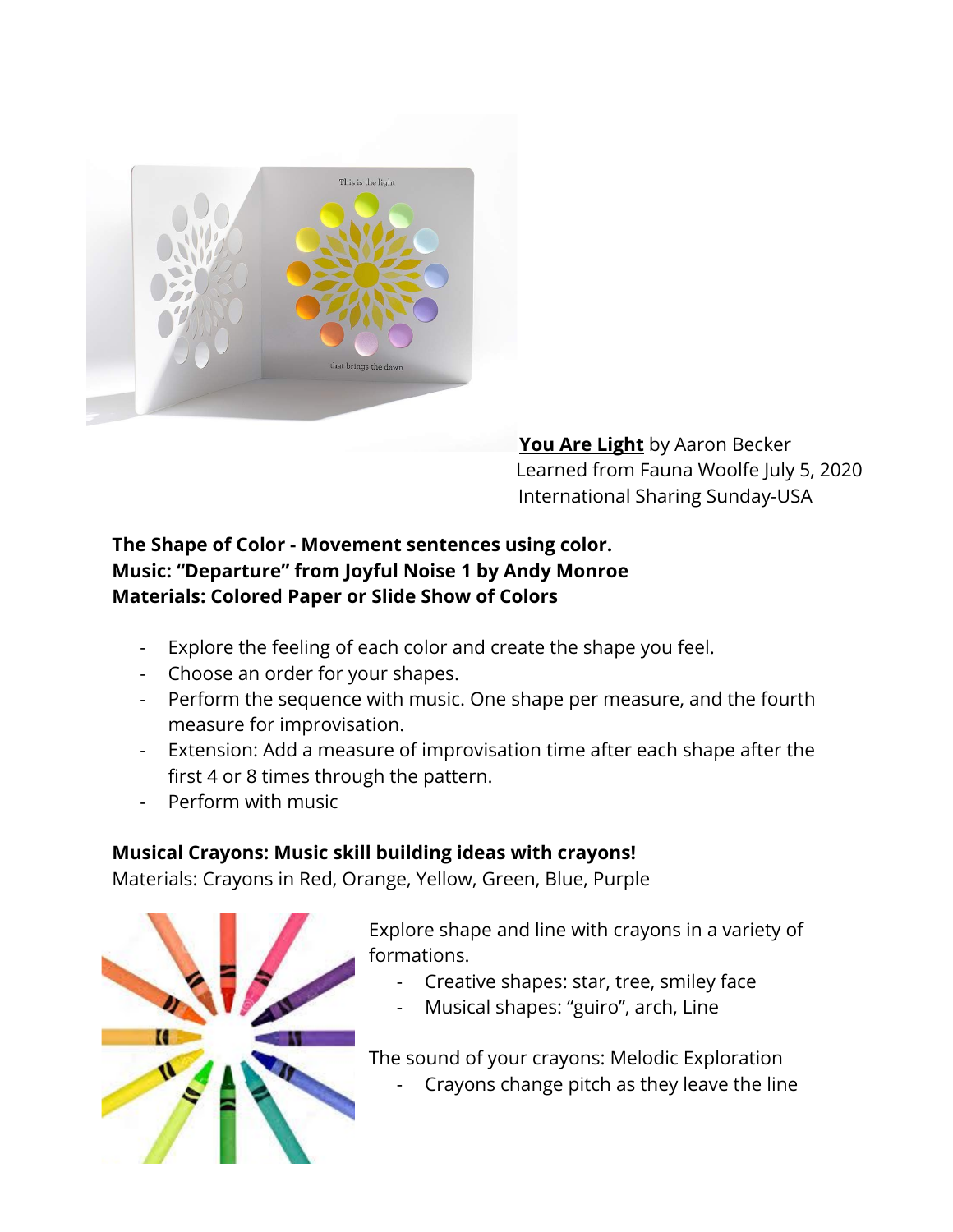"Air Draw" Sound Exploration

- Choose your favorite crayon and explore shape and sound be drawing designs in the air with simultaneous vocal exploration
- Include: flowing lines, dots, dabs, scoops, etc…



## **Fill the page with COLOR! Color - Design - Improvisation - Elemental Form Materials: White paper and crayons (Fold down about 2 ½ in. of the paper to create a square)**

Part I:

Create three areas

- Draw a line from the top of the page to the side of the page.
- Draw a second line from your first line to the other side or bottom.

Design

- Create a design with Red in one of the sections.
- Turn the paper and create a different design with Blue in another section .
- Turn the paper again, and create a third design with Yellow.
- Add to your designs with remaining colors, (purple, orange, green) and fill in remaining white space. (light shading is a quick way to fill in white space with color.)

Part II:

- Using vocal improvisation, create a theme for each area. This can be in the form of melodic ideas, or "soundscapes". (\*This can also be done with recorders, body percussion/movement, or instruments!)
- Choose an elemental form using A B C that has at least 4 parts. (ABACA; ABACABA, ABCA etc...)